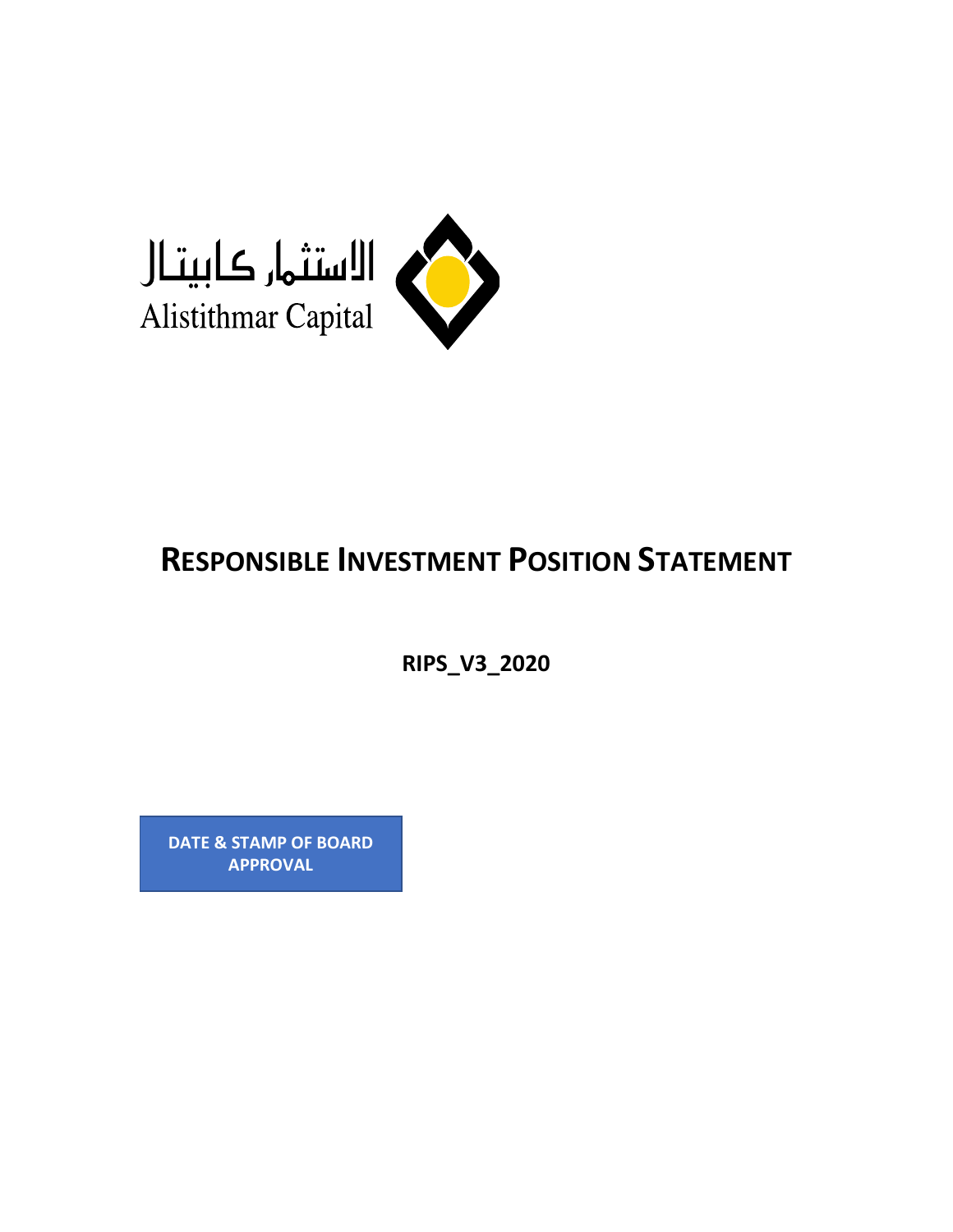

### Table of Contents

| 1.             |  |
|----------------|--|
| 1.1            |  |
| 1.2            |  |
| 1.3            |  |
| 2.             |  |
| 3.             |  |
| 3.1            |  |
| 3.2            |  |
| 3.3            |  |
| 3.4            |  |
| 3.5            |  |
| 4.             |  |
| 4.1            |  |
| 4.2            |  |
| 5.             |  |
| 6.             |  |
| 7 <sub>1</sub> |  |
|                |  |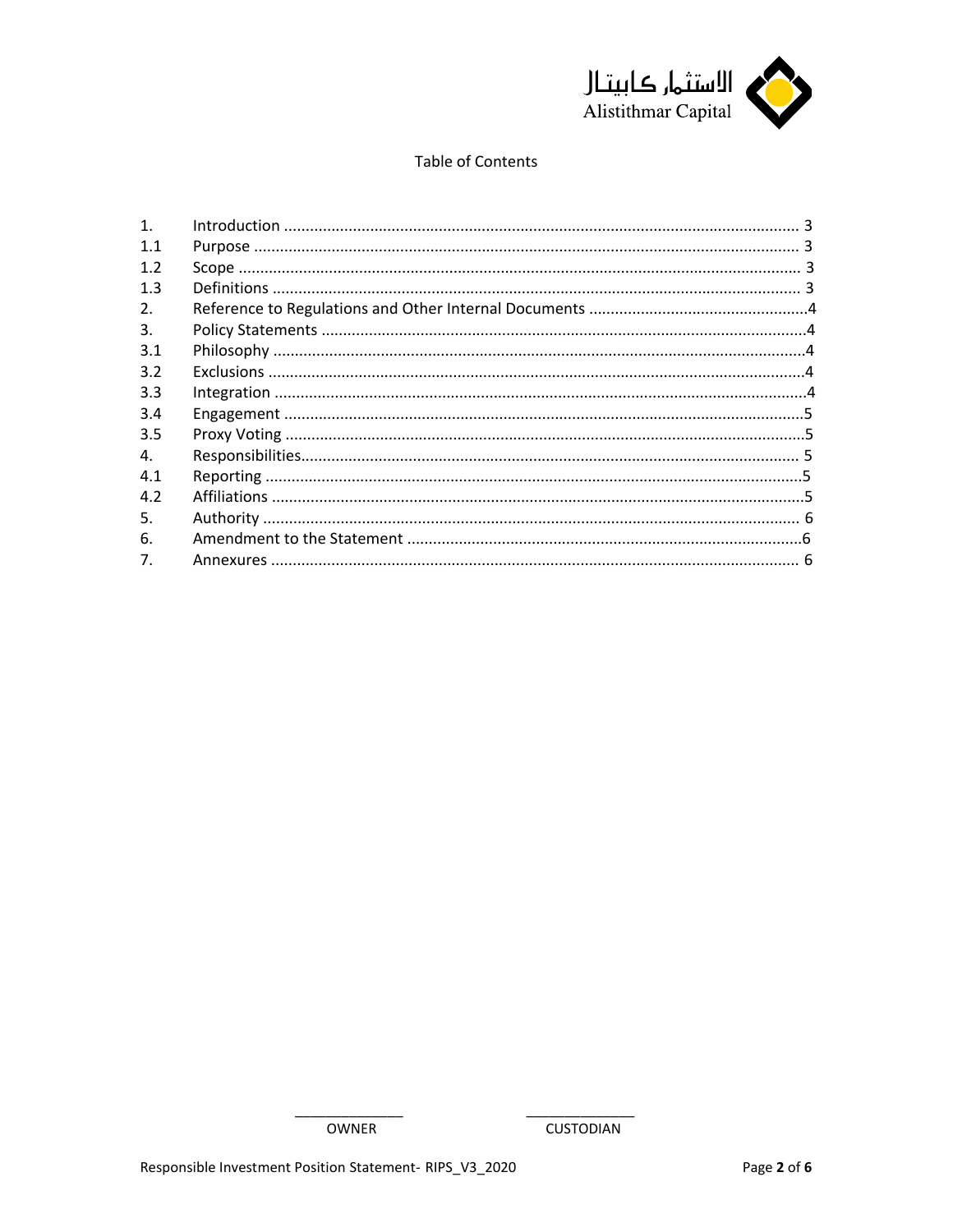

## <span id="page-2-0"></span>**1. Introduction**

This position statement has been authorized and approved by the Board of Directors ("BoD") of Alistithmar for Financial Securities and Brokerage Company ("Alistithmar Capital" or "ICAP" or the "Company"). It represents an enforceable document related to its position on Responsible Investment.

### <span id="page-2-1"></span>**1.1 Purpose**

Alistithmar Capital Responsible Investment Position Statement sets out the overall philosophy that guides our sustainability efforts and describes our responsible and ethical investing program - the strategies, procedures and lines of accountability towards our sustainability goals.

#### <span id="page-2-2"></span>**1.2 Scope**

While the Responsible Investment Position Statement applies across our family of Shariah compliant funds, approaches will vary by fund. In all cases, Alistithmar Capital's Investment Policies (IPs) remain the sole documents that dictate the investment goals, objectives, and strategies of Alistithmar Capital funds.

#### <span id="page-2-3"></span>**1.3 Definitions**

- **Responsible investing:** For Alistithmar Capital, responsible investing means investing in an ethical manner in line with the objectives embedded in Islamic ethical finance.
- **Shariah compliant investing:** A subset of responsible and ethical investing. Investments which are in accordance with the Islamic Principles are called Shariah compliant.
- **Exclusions:** Excluding companies that are involved in negative criteria such as Alcohol, Gambling, Pornography, and Tobacco.
- **ESG factors**: ESG factors are a subset of non-financial performance indicators which include sustainable, ethical and corporate governance issues.
- **Engagement:** Direct communication between investors and companies- on environmental, social and governance matters.

\_\_\_\_\_\_\_\_\_\_\_\_\_\_ \_\_\_\_\_\_\_\_\_\_\_\_\_\_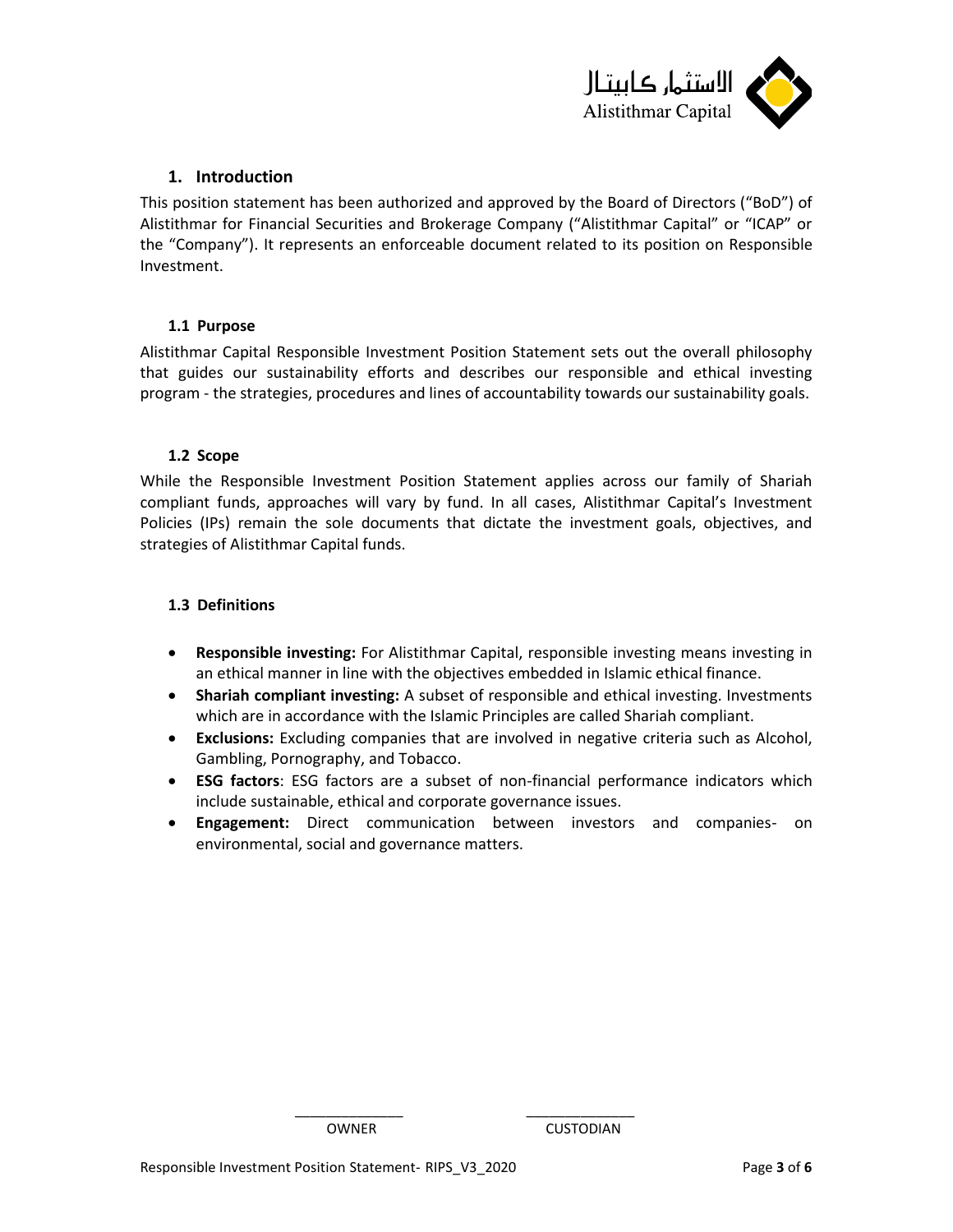

# <span id="page-3-0"></span>**2. Reference to Regulations and Other Internal Documents**

• ICAP Internal Policies as applicable

## <span id="page-3-1"></span>**3. Policy Statements**

#### <span id="page-3-2"></span>**3.1 Philosophy**

Alistithmar Capital central premise to our investment process is to analyse each investment's ability to create, sustain and protect value that it can deliver returns in line with our clients' objectives. In line with this premise, we strive to invest in Shariah compliant and ethical companies that meets the social objectives found in Shariah compliant and ethical investing.

### <span id="page-3-3"></span>**3.2 Exclusions**

For all funds, Alistithmar Capital adopts the principles which are an ethical approach to responsible investing by excluding companies that have specific types of involvement in:

- Alcohol
- GMOs
- Gambling
- Pornography
- Tobacco

### <span id="page-3-4"></span>**3.3 Integration**

Alistithmar Capital follows a very professional investment process which is based on active management and fundamental research. Alistithmar Capital uses a combination of top-down and bottom-up approaches in building and managing the portfolio. Our selection of holdings and decision to under or over weight is done based on extensive research and a research-integrated environment. Performance attribution and evaluation is performed on regular periodic basis, and facilitates adaptations in the strategy based on market conditions and outlook. Each fund managed by Alistithmar Capital has its own Terms & Conditions approved by the regulator and comply with the applicable rules and regulations; where the adoption and implementation of the Principles for Responsible Investment (PRI) will serve as general guidance to the fund managers to inform decision making with no implications that might alter the investment mandate of each fund.

Alistithmar Capital strives to complement fundamental research with ESG insights. Alistithmar Capital uses an external ESG research provider - ESG Invest - which evaluates and quantifies the ESG performance of all companies listed in the Middle East based on best in class international standards including: OECD, ILO, UN Global Compact, GRI, SASB, PRI, UNEPFI, Equator principles. The ESG rating methodology also addresses regional challenges embedded in the Saudi Vision 2030.

\_\_\_\_\_\_\_\_\_\_\_\_\_\_ \_\_\_\_\_\_\_\_\_\_\_\_\_\_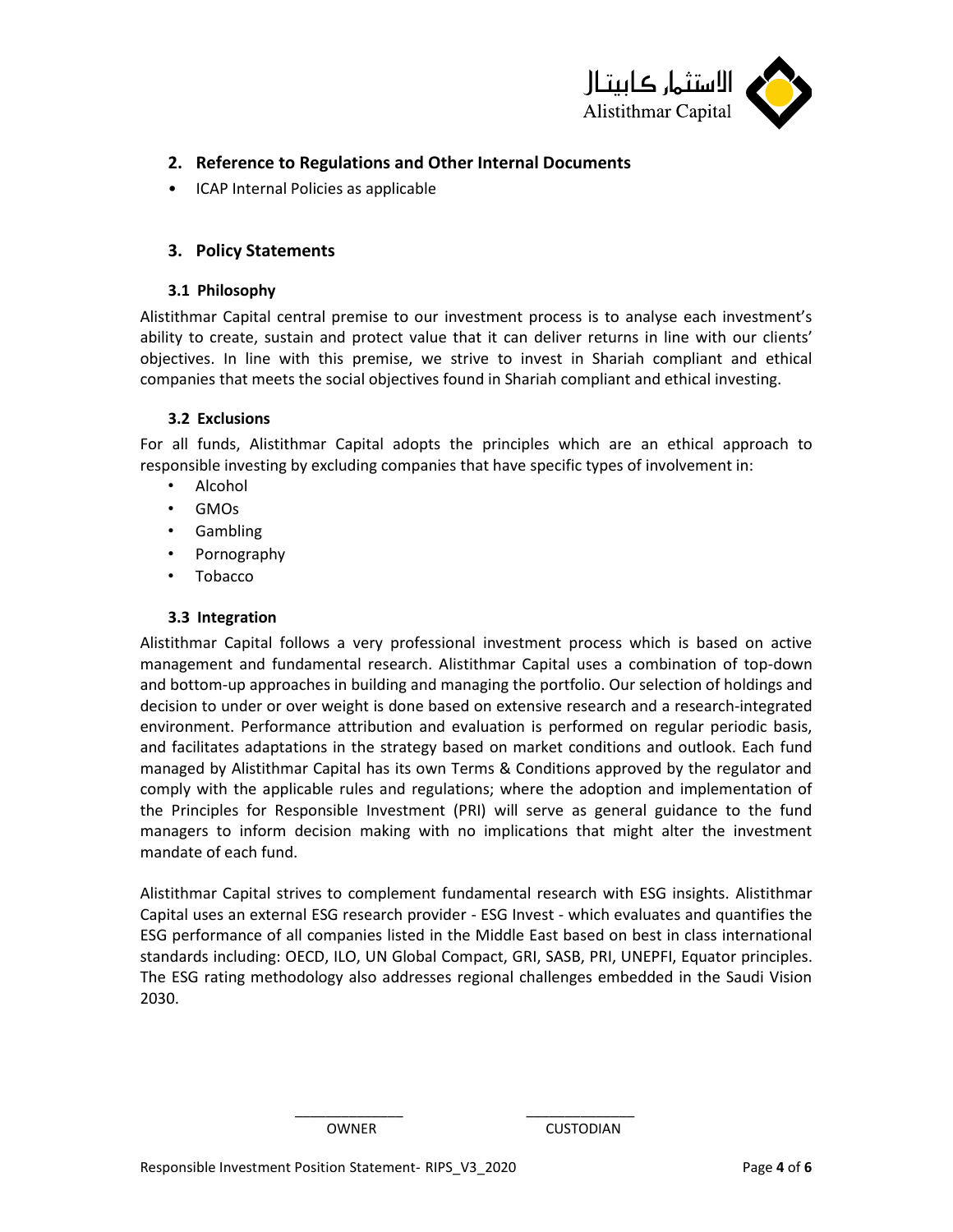

#### <span id="page-4-0"></span>**3.4 Engagement**

Alistithmar Capital strives to engage with the listed companies via its ESG Research provider. ESG Invest provides every single listed company in the Middle East with a free assessment of their ESG performance identifying gaps in reporting and provide recommendations for adopting sustainability reporting.

Alistithmar Capital also strives to engage with companies during analyst calls, meeting with management, and visits to the companies' facilities and operations.

### <span id="page-4-1"></span>**3.5 Proxy Voting**

Alistithmar Capital's has a Proxy Voting Policy which formally includes Environmental, social and Governance issues and Alistithmar Capital will take voting decisions as per its Proxy Voting Policy.

### <span id="page-4-2"></span>**4. Responsibilities**

To apply sound implementation of PRI, Alistithmar Capital has identified three ESG champions:

**Oversight – Led by Alistithmar Capital Head of Assets Management:** Championing the idea of ESG integration both internally at Alistithmar Capital and externally representing Alistithmar Capital and promoting ESG in conferences and media events.

**Research** – **Led by Alistithmar Capital Head of Research – Asset Management**: Developing the ESG integration strategy leveraging the ESG information provided in the ESG assessments of third party ESG service providers.

**Compliance** – **Led by Alistithmar Capital Head of compliance and AML, CTF:** Maintaining compliance of Alistithmar Capital with processes and maintain conformity with the PRI.

**Governance – Led by Alistithmar Capital Head of Corporate Governance:** Oversight of the PRI implementation at Alistithmar Capital**.**

#### <span id="page-4-3"></span>**4.1 Reporting**

Alistithmar Capital is committed to report to the PRI on an annual basis highlighting our ESG efforts.

#### <span id="page-4-4"></span>**4.2 Affiliations**

Alistithmar Capital is an active member of the Principles for Responsible Investment (PRI). The PRI works to understand the investment implications of environmental, social and governance (ESG) factors and to support its international network of investor signatories in incorporating these factors into their investment and ownership decisions. The PRI acts in the long-term interests of its signatories, of the financial markets and economies in which they operate and ultimately of the environment and society as a whole. https://www.unpri.org/

\_\_\_\_\_\_\_\_\_\_\_\_\_\_ \_\_\_\_\_\_\_\_\_\_\_\_\_\_

OWNER CUSTODIAN